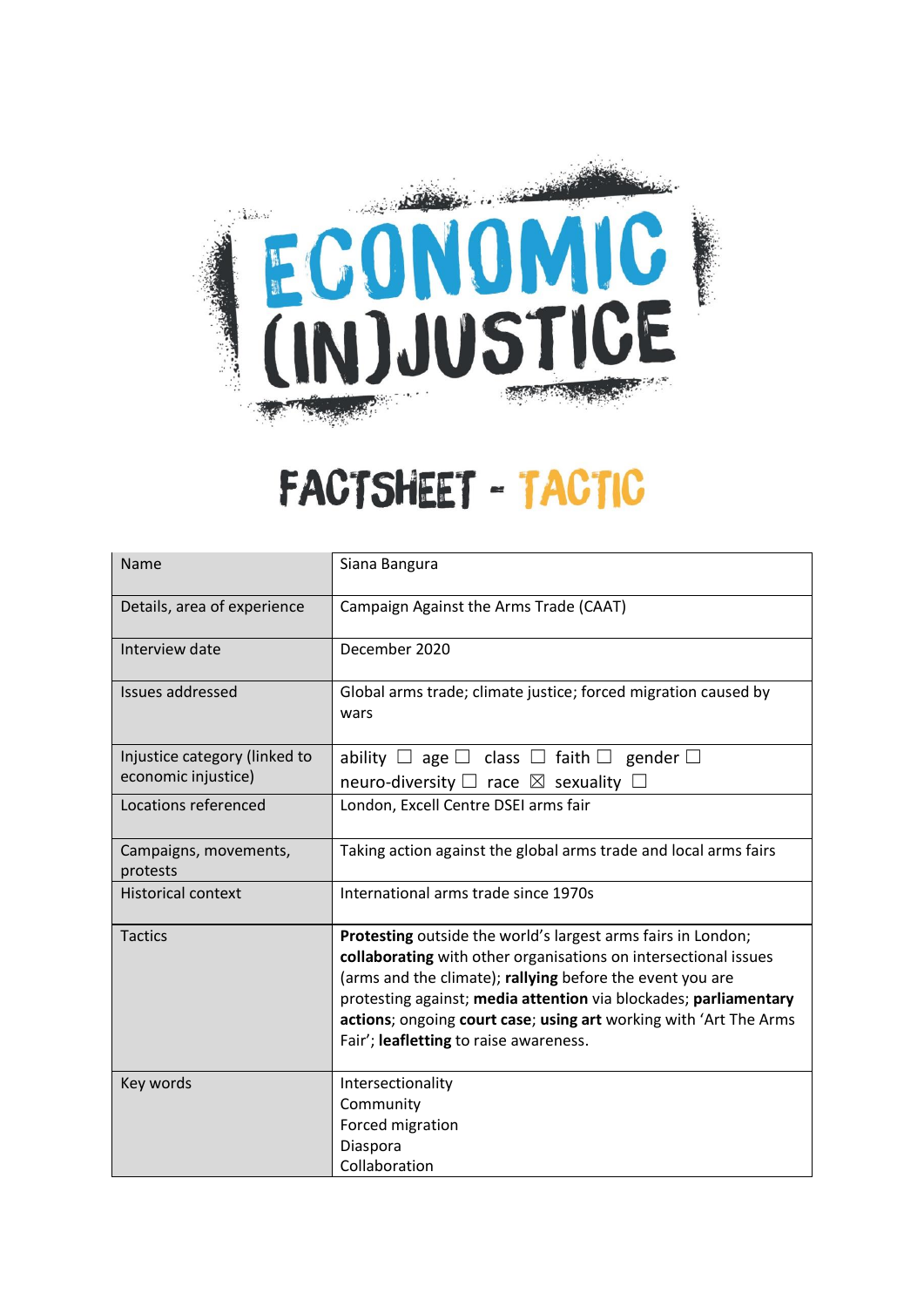|                      | Legal action                                                                                                                                                                                                                                                                                                                                                                                                                                                                                                                                                                                                                                                                                                                                                                                                                                                                                                                                                                                                                                                                                                                                                                                                                                                                                                                                                                                                                                                                                                                                                                                                                                                                                                                                                                                         |
|----------------------|------------------------------------------------------------------------------------------------------------------------------------------------------------------------------------------------------------------------------------------------------------------------------------------------------------------------------------------------------------------------------------------------------------------------------------------------------------------------------------------------------------------------------------------------------------------------------------------------------------------------------------------------------------------------------------------------------------------------------------------------------------------------------------------------------------------------------------------------------------------------------------------------------------------------------------------------------------------------------------------------------------------------------------------------------------------------------------------------------------------------------------------------------------------------------------------------------------------------------------------------------------------------------------------------------------------------------------------------------------------------------------------------------------------------------------------------------------------------------------------------------------------------------------------------------------------------------------------------------------------------------------------------------------------------------------------------------------------------------------------------------------------------------------------------------|
| Key points           | Accessibility and visibility - making sure people know<br>about your work and are included<br>Diversity of tactics and people makes for a good campaign                                                                                                                                                                                                                                                                                                                                                                                                                                                                                                                                                                                                                                                                                                                                                                                                                                                                                                                                                                                                                                                                                                                                                                                                                                                                                                                                                                                                                                                                                                                                                                                                                                              |
| Stand-out quotations | "There is no one way to campaign  every kind of tactic is<br>necessary."<br>"It is really important that you connect the local community and<br>those who are most affected by the issues that you are fighting for<br>or against."<br>"Know your rights, at all times!"<br>"Draw the connections between issues. There is no single issue<br>struggle, as Audre Lorde reminds us, and so we have to make sure<br>that we are always joining the dots between our different<br>struggles and our different campaigns."                                                                                                                                                                                                                                                                                                                                                                                                                                                                                                                                                                                                                                                                                                                                                                                                                                                                                                                                                                                                                                                                                                                                                                                                                                                                               |
| Summary              | Siana Bangura talks about the wide range of tactics used by<br>Campaign Against the Arms Trade (CAAT). The organisation works<br>collaboratively with similar organisations to campaign against the<br>international arms trade on intersecting issues for a world where<br>conflict is resolved without the use of force.<br>Campaign Against the Arms Trade (CAAT) works collaboratively<br>with similar organisations to campaign against the arms trade on<br>intersecting issues (e.g. education and the arms trade - raising<br>awareness of HE institutions that work with and develop arms).<br>The organisation often takes action against DSEI arms fair that is<br>held at the London, Excell Centre. Working with other groups<br>CAAT organise a week of action and draw links between the arms<br>trade and other intersectional issues, such as the climate justice,<br>education, nuclear weapons, pollution and forced migration due<br>to wars. The idea behind this event is to make the arms trade<br>visible, a lot of people still don't know that arms fairs take place in<br>London.<br>CAAT deploy a variety of tactics and include as many different<br>people as possible. Every type of tactic is necessary and can be<br>linked to your aims, so long as your aims are clear. Having a joint<br>goal also means that a collaborative campaign can be successful.<br>Working with 'Art The Arms Fair', CAAT can bring people's<br>attention to the issue who might not see themselves as activists.<br>Art installations and pieces can engage a different audience, one<br>that may bot already know all about the arms trade.<br>CAAT has an ongoing court case with the UK government over its<br>issuing of arms licenses to human rights abusing countries. Issuing |